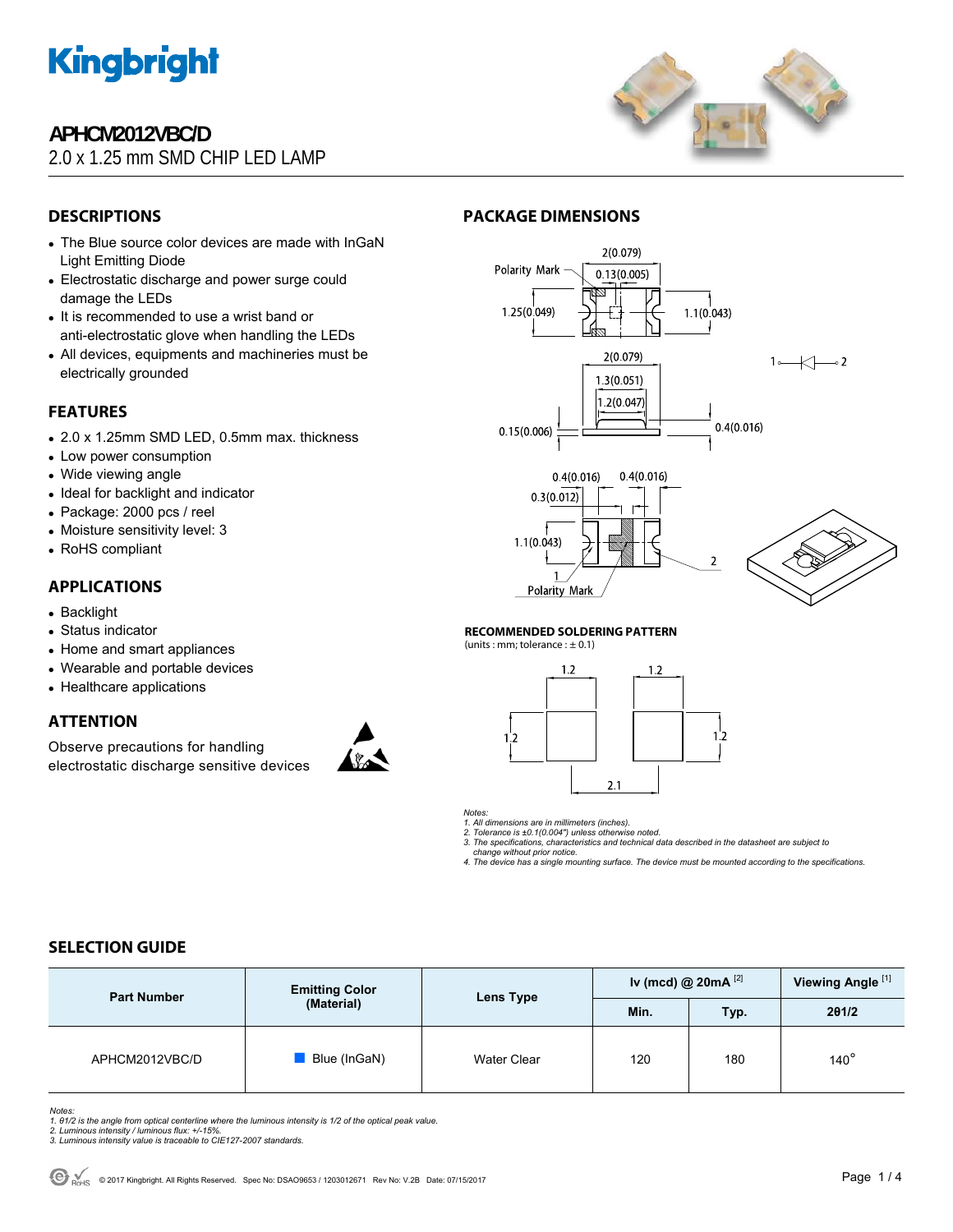# **Kingbright**

# **ELECTRICAL / OPTICAL CHARACTERISTICS at T<sub>A</sub>=25°C**

|                                                          |                            |                       | Value                    |                          | <b>Unit</b> |
|----------------------------------------------------------|----------------------------|-----------------------|--------------------------|--------------------------|-------------|
| <b>Parameter</b>                                         | Symbol                     | <b>Emitting Color</b> | Max.<br>Typ.             |                          |             |
| Wavelength at Peak Emission $I_F$ = 20mA                 | $\Lambda_{\rm peak}$       | <b>Blue</b>           | 465                      | $\overline{\phantom{a}}$ | nm          |
| Dominant Wavelength $I_F = 20 \text{mA}$                 | $\lambda_{\text{dom}}$ [1] | <b>Blue</b>           | 470                      | $\overline{\phantom{a}}$ | nm          |
| Spectral Bandwidth at 50% $\Phi$ REL MAX<br>$I_F = 20mA$ | Δλ                         | <b>Blue</b>           | 22                       | $\overline{\phantom{a}}$ | nm          |
| Capacitance                                              | C                          | Blue                  | 100                      | $\overline{\phantom{a}}$ | pF          |
| Forward Voltage $I_F = 20mA$                             | $V_F$ <sup>[2]</sup>       | <b>Blue</b>           | 3.3                      | 4.0                      | $\vee$      |
| Reverse Current ( $V_R$ = 5V)                            | <sup>I</sup> R             | <b>Blue</b>           | $\overline{\phantom{a}}$ | 50                       | uA          |

*Notes:* 

1. The dominant wavelength (λd) above is the setup value of the sorting machine. (Tolerance λd : ±1nm. )<br>2. Forward voltage: ±0.1V.<br>3. Wavelength value is traceable to CIE127-2007 standards.

*4. Excess driving current and / or operating temperature higher than recommended conditions may result in severe light degradation or premature failure.* 

# **ABSOLUTE MAXIMUM RATINGS at T<sub>A</sub>=25°C**

| <b>Parameter</b>                        | Symbol                   | <b>Value</b>   | Unit        |
|-----------------------------------------|--------------------------|----------------|-------------|
| Power Dissipation                       | $P_D$                    | 120            | mW          |
| Reverse Voltage                         | $V_R$                    | 5              | $\vee$      |
| Junction Temperature                    | $T_j$                    | 115            | $^{\circ}C$ |
| <b>Operating Temperature</b>            | $T_{op}$                 | $-40$ to $+85$ | °C          |
| Storage Temperature                     | $T_{\text{stg}}$         | $-40$ to $+85$ | $^{\circ}C$ |
| <b>DC Forward Current</b>               | ΙF                       | 30             | mA          |
| <b>Peak Forward Current</b>             | $I_{FM}$ <sup>[1]</sup>  | 100            | mA          |
| Electrostatic Discharge Threshold (HBM) | $\overline{\phantom{0}}$ | 250            | $\vee$      |

Notes:<br>1. 1/10 Duty Cycle, 0.1ms Pulse Width.<br>2. Relative humidity levels maintained between 40% and 60% in production area are recommended to avoid the build-up of static electricity – Ref JEDEC/JESD625-A and JEDEC/J-STD-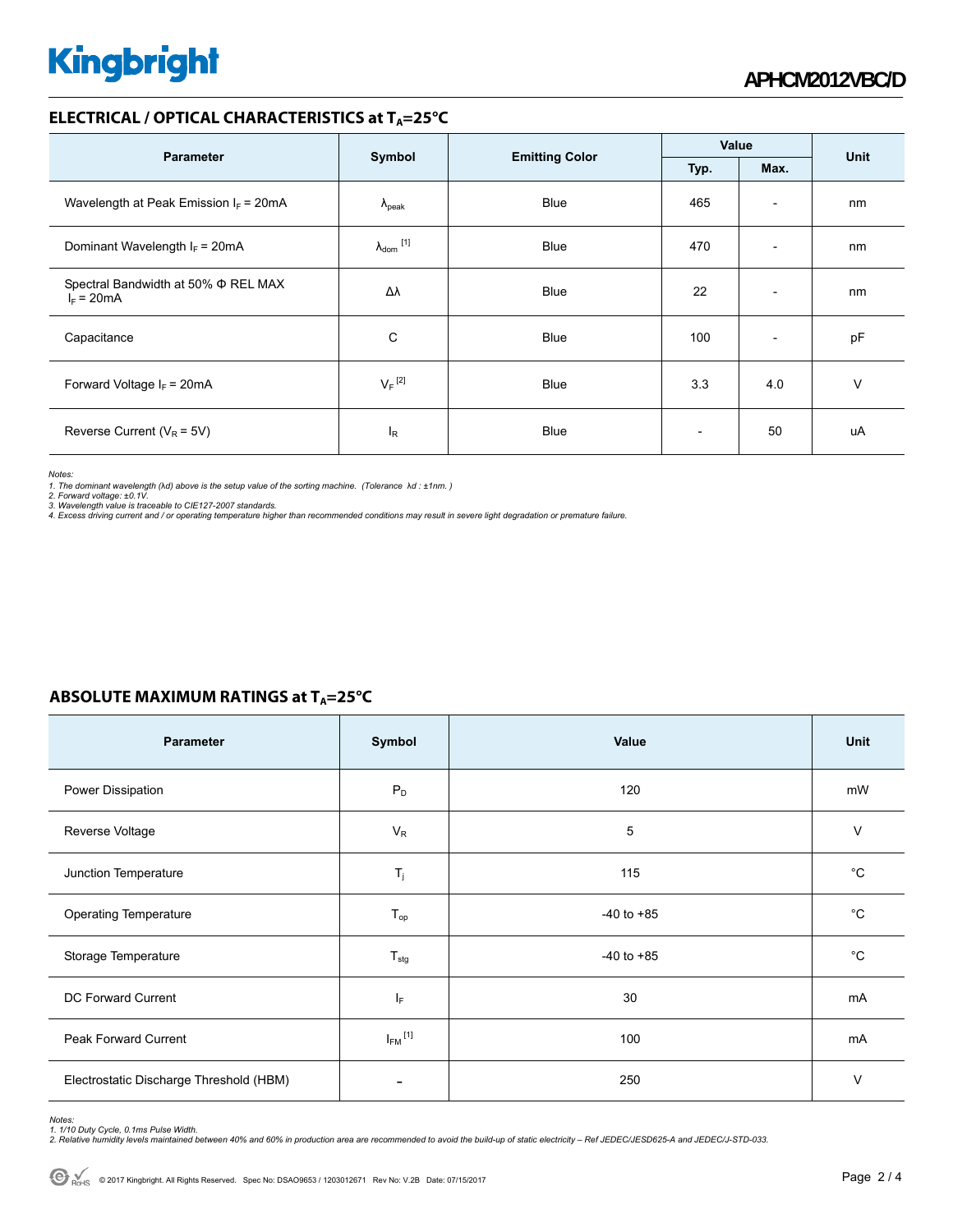# **Kingbright**

# **APHCM2012VBC/D**

# **TECHNICAL DATA**



## **SPATIAL DISTRIBUTION**



**BLUE** 







#### **Forward Current Derating Curve Luminous Intensity vs. Ambient Temperature**



### **REFLOW SOLDERING PROFILE for LEAD-FREE SMD PROCESS**



- 
- 
- Notes:<br>1. Don't cause stress to the LEDs while it is exposed to high temperature.<br>2. The maximum number of reflow soldering passes is 2 times.<br>3. Reflow soldering is recommended. Other soldering methods are not recommended

#### **TAPE SPECIFICATIONS** (units : mm)



#### **REEL DIMENSION** (units : mm)



 $\bigodot$  <sub>RoHS</sub> © 2017 Kingbright. All Rights Reserved. Spec No: DSAO9653 / 1203012671 Rev No: V.2B Date: 07/15/2017